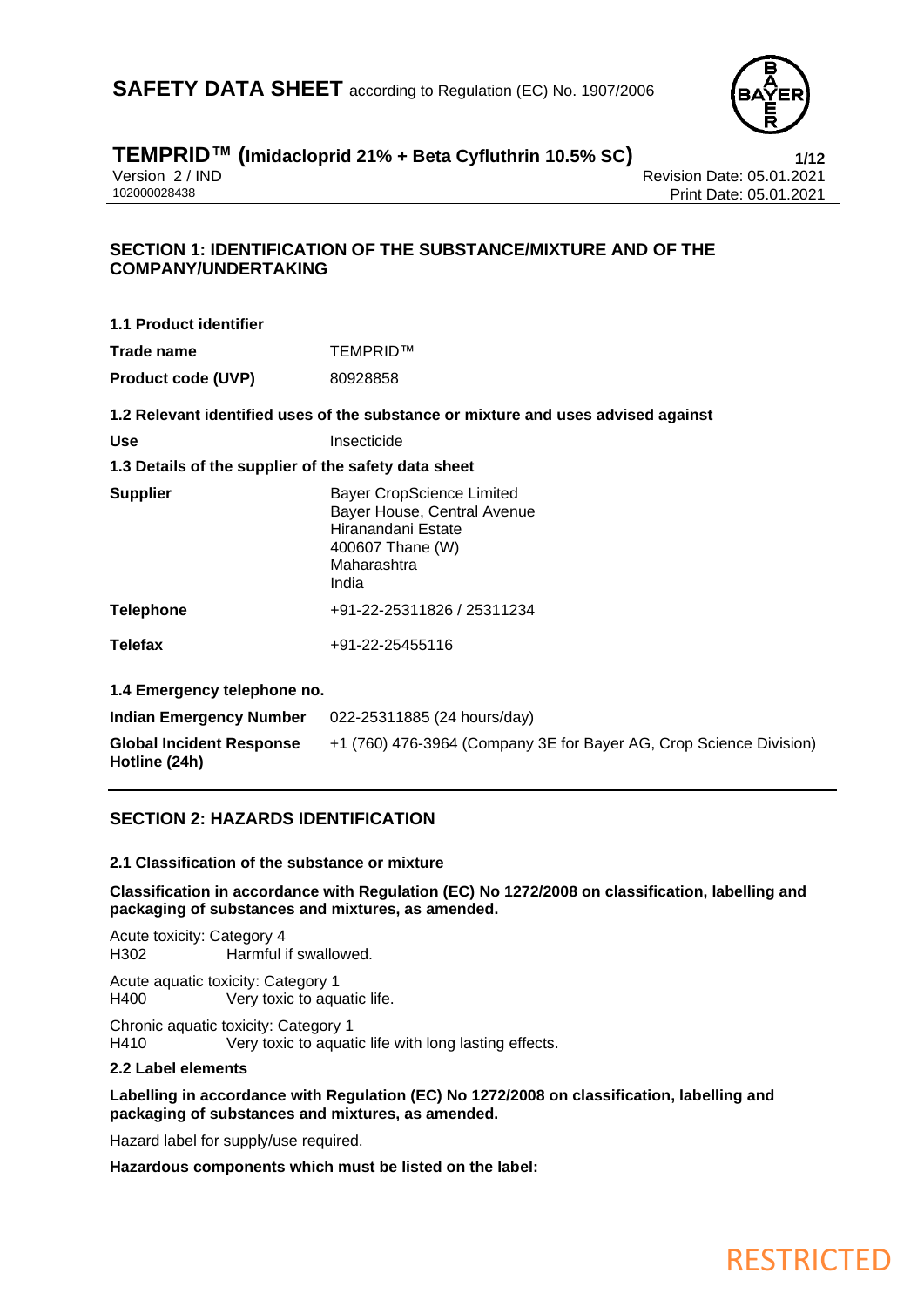

# **TEMPRID™ (Imidacloprid 21% + Beta Cyfluthrin 10.5% SC) 2/12**

Version 2 / IND Revision Date: 05.01.2021<br>102000028438 Print Date: 05.01.2021 Print Date: 05.01.2021

- **Imidacloprid**
- Beta-Cyfluthrin



**Signal word:** Warning

### **Hazard statements**

| H302   | Harmful if swallowed.                                                                                                                           |
|--------|-------------------------------------------------------------------------------------------------------------------------------------------------|
| H410   | Very toxic to aquatic life with long lasting effects.                                                                                           |
| EUH208 | Contains reaction mass of 5-chloro-2- methyl-2H-isothiazol-3-one and 2-methyl-2H-<br>isothiazol-3- one (3:1). May produce an allergic reaction. |

### **Precautionary statements**

| P <sub>280</sub><br>$P308 + P311$ | Wear protective gloves/ protective clothing/ eye protection/ face protection.<br>IF exposed or concerned: Call a POISON CENTER/ doctor/ physician. |
|-----------------------------------|----------------------------------------------------------------------------------------------------------------------------------------------------|
| P391                              | Collect spillage.                                                                                                                                  |
| P <sub>501</sub>                  | Dispose of contents/container in accordance with local regulation.                                                                                 |

### **2.3 Other hazards**

Cutaneous sensations may occur, such as burning or stinging on the face and mucosae. However, these sensations cause no lesions and are of a transitory nature (max. 24 hours).

### **SECTION 3: COMPOSITION/INFORMATION ON INGREDIENTS**

### **3.2 Mixtures**

### **Chemical nature**

Suspension concentrate (=flowable concentrate)(SC) Imidacloprid 243,6 g/l + Beta-Cyfluthrin 121,8 g/l

### **Hazardous components**

Hazard statements according to Regulation (EC) No. 1272/2008

| <b>Name</b>                                                                                                 | CAS-No./<br>$EC-No.$<br><b>REACH Reg. No.</b> | <b>Classification</b><br><b>REGULATION (EC) No</b><br>1272/2008                                                                                           | <b>Conc.</b> [%]        |
|-------------------------------------------------------------------------------------------------------------|-----------------------------------------------|-----------------------------------------------------------------------------------------------------------------------------------------------------------|-------------------------|
| Imidacloprid                                                                                                | 138261-41-3                                   | Acute Tox. 4, H302<br>Aquatic Acute 1, H400<br>Aquatic Chronic 1, H410                                                                                    | 21.0                    |
| Beta-Cyfluthrin                                                                                             | 1820573-27-0                                  | Acute Tox. 2, H300, H330<br>Aquatic Acute 1, H400<br>Aquatic Chronic 1, H410                                                                              | 10.5                    |
| reaction mass of 5-chloro-<br>2- methyl-2H-isothiazol-3-<br>one and 2-methyl-2H-<br>isothiazol-3- one (3:1) | 55965-84-9                                    | Acute Tox. 3, H301<br>Acute Tox. 2, H310<br>Acute Tox. 2, H330<br>Skin Corr. 1C, H314<br>Eye Dam. 1, H318<br>Skin Sens. 1A, H317<br>Aquatic Acute 1, H400 | $> 0.0015 - c$<br>0.015 |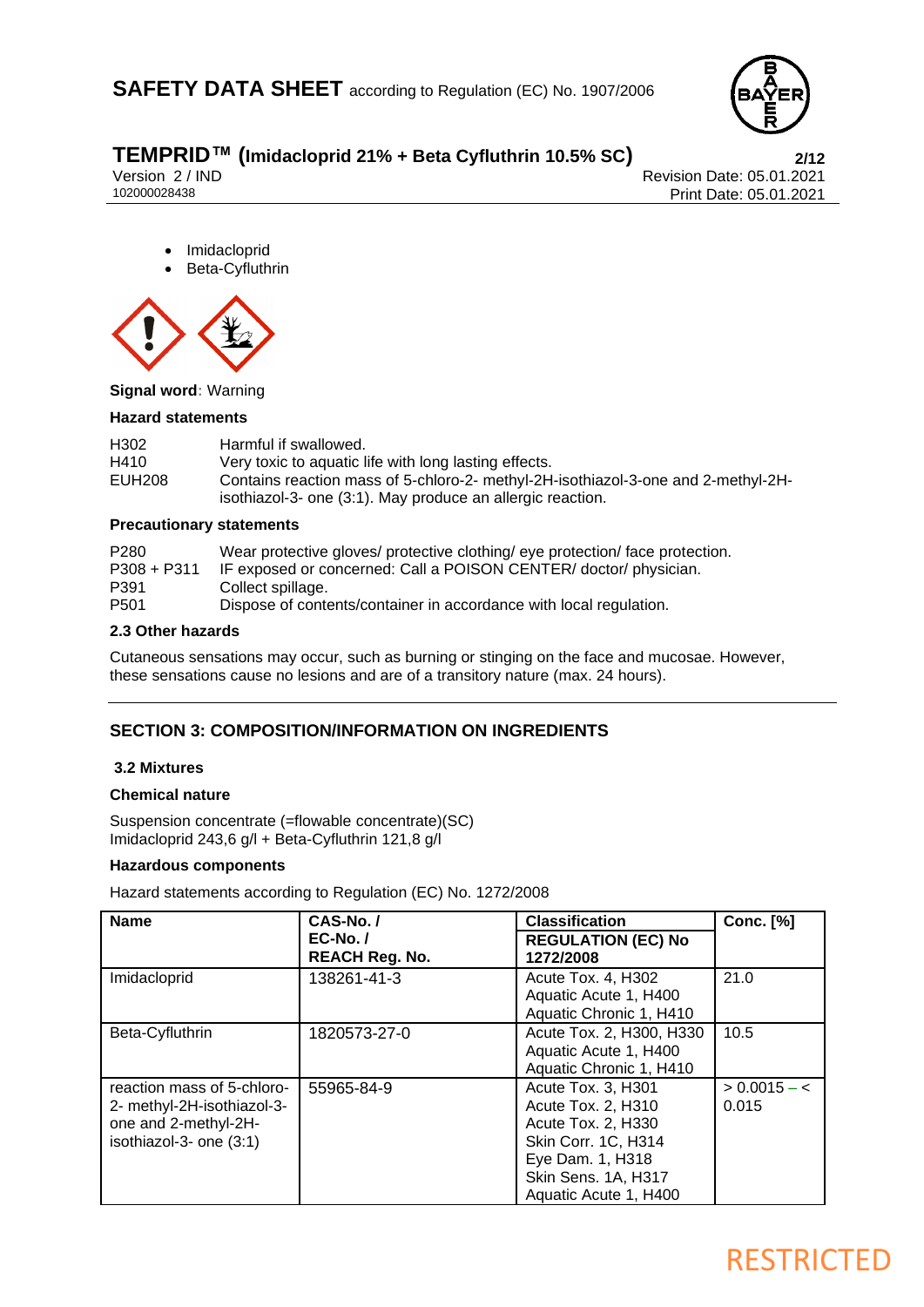

# **TEMPRID™ (Imidacloprid 21% + Beta Cyfluthrin 10.5% SC) 3/12**

Version 2 / IND Revision Date: 05.01.2021<br>102000028438 Print Date: 05.01.2021 Print Date: 05.01.2021

|                                             |                                  | Aquatic Chronic 1, H410 |           |
|---------------------------------------------|----------------------------------|-------------------------|-----------|
| Sulfonated aromatic<br>polymer, sodium salt | 68425-94-5                       | Eye Irrit. 2, H319      | $>1 - 10$ |
| Glycerine                                   | 56-81-5<br>01-2119471987-18-XXXX | Not classified          |           |

### **Further information**

| Imidacloprid                                                 | 138261-41-3             | M-Factor: 10 (acute), 10 (chronic)   |
|--------------------------------------------------------------|-------------------------|--------------------------------------|
| Beta-Cyfluthrin                                              | 1820573-27-<br>$\Omega$ | M-Factor: 10,000 (acute)             |
| reaction mass of 5-<br>chloro-2- methyl-<br>2H-isothiazol-3- | 55965-84-9              | M-Factor: 100 (acute), 100 (chronic) |
| one and 2-methyl-<br>2H-isothiazol-3-<br>one $(3:1)$         |                         |                                      |

For the full text of the H-Statements mentioned in this Section, see Section 16.

### **SECTION 4: FIRST AID MEASURES**

### **4.1 Description of first aid measures**

| <b>General advice</b> | Move out of dangerous area. Place and transport victim in stable<br>position (lying sideways). Remove contaminated clothing immediately<br>and dispose of safely.                                                                                                                                                                                                                                                                               |
|-----------------------|-------------------------------------------------------------------------------------------------------------------------------------------------------------------------------------------------------------------------------------------------------------------------------------------------------------------------------------------------------------------------------------------------------------------------------------------------|
| Inhalation            | Move to fresh air. Keep patient warm and at rest. Call a physician or<br>poison control center immediately.                                                                                                                                                                                                                                                                                                                                     |
| <b>Skin contact</b>   | Wash off thoroughly with plenty of soap and water, if available with<br>polyethyleneglycol 400, subsequently rinse with water. Warm water<br>may increase the subjective severity of the irritation/paresthesia. This<br>is not a sign of systemic poisoning. In case of skin irritation, application<br>of oils or lotions containing vitamin E may be considered. If symptoms<br>persist, call a physician.                                   |
| Eye contact           | Rinse immediately with plenty of water, also under the eyelids, for at<br>least 15 minutes. Remove contact lenses, if present, after the first 5<br>minutes, then continue rinsing eye. Warm water may increase the<br>subjective severity of the irritation/paresthesia. This is not a sign of<br>systemic poisoning. Apply soothing eye drops, if needed anaesthetic<br>eye drops. Get medical attention if irritation develops and persists. |
| Ingestion             | Rinse mouth. Do NOT induce vomiting. Do not leave victim<br>unattended. Call a physician or poison control center immediately.                                                                                                                                                                                                                                                                                                                  |
|                       | 4.2 Most important symptoms and effects, both acute and delayed                                                                                                                                                                                                                                                                                                                                                                                 |
| <b>Symptoms</b>       | Local:, Skin and eye paraesthesia which may be severe, Usually<br>transient with resolution within 24 hours, Skin, eye and mucous<br>membrane irritation, Cough, Sneezing                                                                                                                                                                                                                                                                       |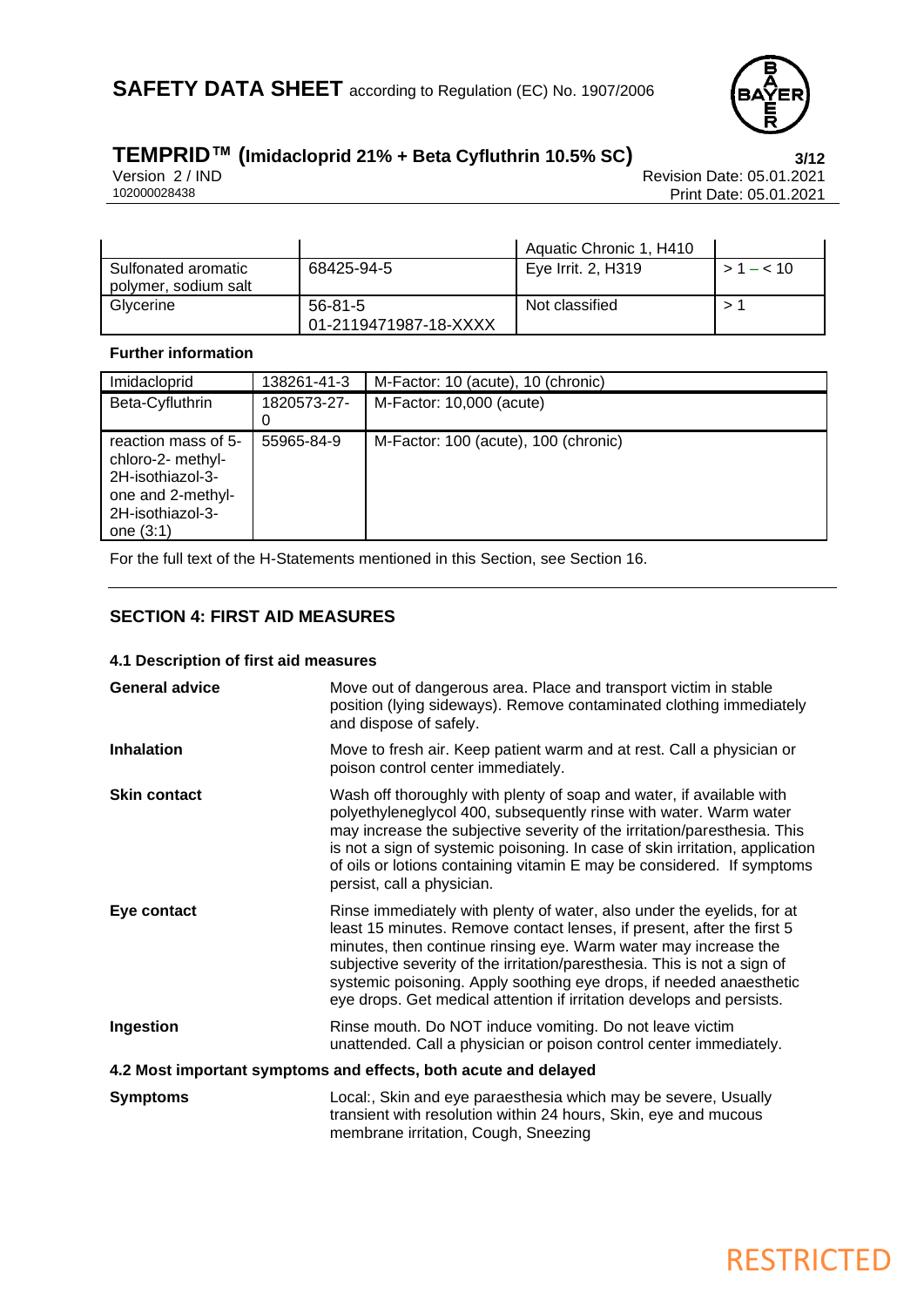

# **TEMPRID™ (Imidacloprid 21% + Beta Cyfluthrin 10.5% SC) 4/12**

Version 2 / IND Revision Date: 05.01.2021<br>102000028438 Print Date: 05.01.2021 Print Date: 05.01.2021

|                  | Systemic:, discomfort in the chest, tachycardia, Hypotension, Nausea,<br>Abdominal pain, Diarrhoea, Vomiting, Blurred vision, Headache,<br>Anorexia, Somnolence, Coma, Convulsions, Tremors, Prostration,<br>Airway hyperreaction, Pulmonary oedema, Palpitation, Muscular<br>fasciculation, Apathy, Dizziness<br>4.3 Indication of any immediate medical attention and special treatment needed                                                                                                                                                                                                                                                                                                                                       |
|------------------|----------------------------------------------------------------------------------------------------------------------------------------------------------------------------------------------------------------------------------------------------------------------------------------------------------------------------------------------------------------------------------------------------------------------------------------------------------------------------------------------------------------------------------------------------------------------------------------------------------------------------------------------------------------------------------------------------------------------------------------|
|                  |                                                                                                                                                                                                                                                                                                                                                                                                                                                                                                                                                                                                                                                                                                                                        |
| <b>Risks</b>     | This product contains a pyrethroid. Pyrethroid poisoning should not be<br>confused with carbamate or organophosphate poisoning.                                                                                                                                                                                                                                                                                                                                                                                                                                                                                                                                                                                                        |
| <b>Treatment</b> | Systemic treatment: Initial treatment: symptomatic. Monitor: respiratory<br>and cardiac functions. In case of ingestion gastric lavage should be<br>considered in cases of significant ingestions only within the first 2<br>hours. However, the application of activated charcoal and sodium<br>sulphate is always advisable. Keep respiratory tract clear. Oxygen or<br>artificial respiration if needed. In case of convulsions, a<br>benzodiazepine (e.g. diazepam) should be given according to standard<br>regimens. If not effective, phenobarbital may be used.<br>Contraindication: atropine. Contraindication: derivatives of adrenaline.<br>There is no specific antidote. Recovery is spontaneous and without<br>sequelae. |
|                  | In case of skin irritation, application of oils or lotions containing vitamin<br>E may be considered.                                                                                                                                                                                                                                                                                                                                                                                                                                                                                                                                                                                                                                  |

### **SECTION 5: FIREFIGHTING MEASURES**

| 5.1 Extinguishing media                                         |                                                                                                                               |
|-----------------------------------------------------------------|-------------------------------------------------------------------------------------------------------------------------------|
| <b>Suitable</b>                                                 | Water spray, Foam, Carbon dioxide (CO2), Dry chemical                                                                         |
| Unsuitable                                                      | None known.                                                                                                                   |
| <b>Hazchem Code</b>                                             | 3Ζ                                                                                                                            |
| 5.2 Special hazards arising<br>from the substance or<br>mixture | Dangerous gases are evolved in the event of a fire.                                                                           |
| 5.3 Advice for firefighters                                     |                                                                                                                               |
| <b>Special protective</b><br>equipment for firefighters         | In the event of fire and/or explosion do not breathe fumes. In the event<br>of fire, wear self-contained breathing apparatus. |
| <b>Further information</b>                                      | Contain the spread of the fire-fighting media. Do not allow run-off from<br>fire fighting to enter drains or water courses.   |

### **SECTION 6: ACCIDENTAL RELEASE MEASURES**

### **6.1 Personal precautions, protective equipment and emergency procedures**

**Precautions Precautions** Avoid contact with spilled product or contaminated surfaces. Use personal protective equipment.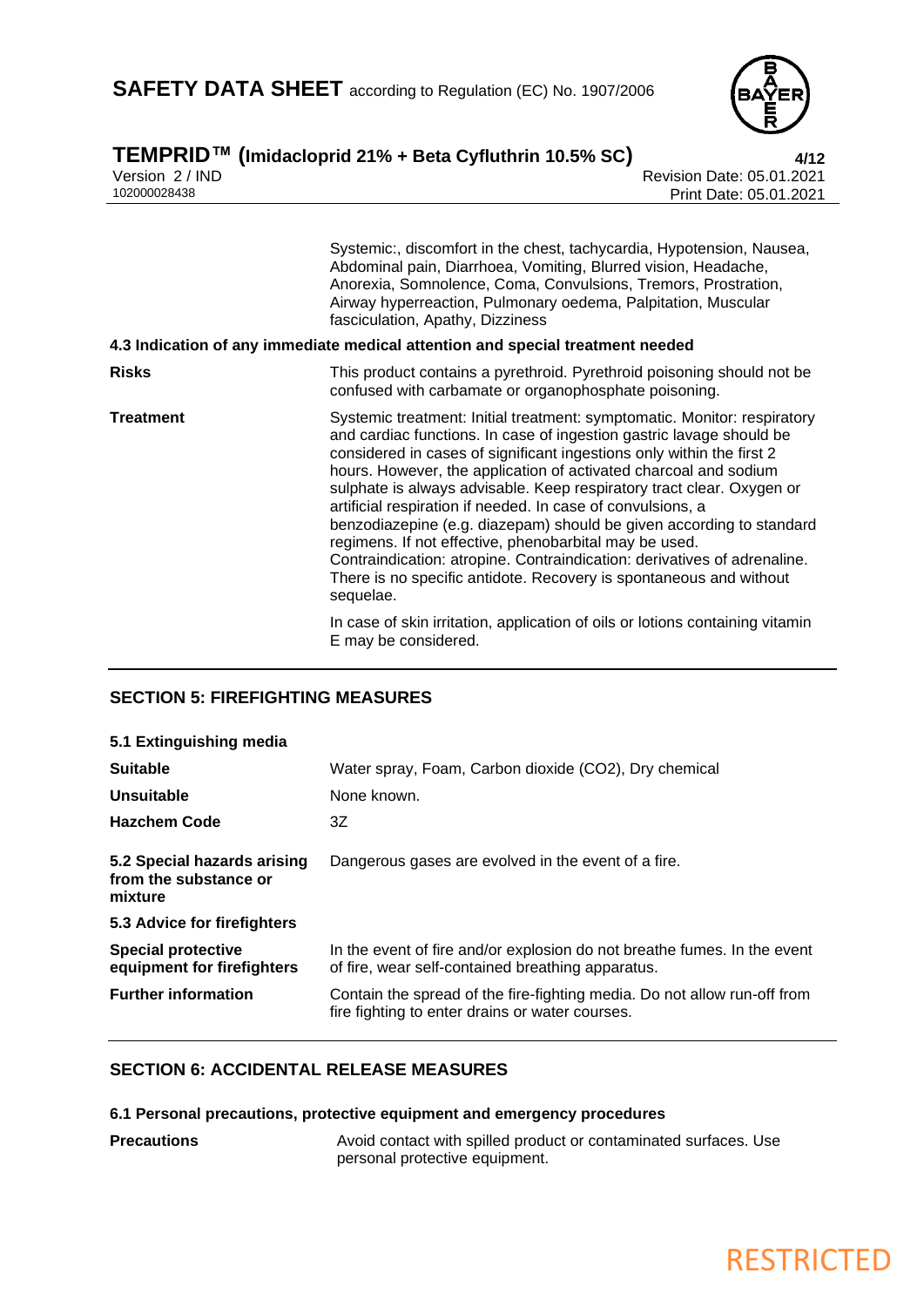

| I LIVIF INID<br>Version 2 / IND<br>102000028438           | $\mu$ iiiiiuaciopriu 2170 + Bela Cyfiuliiiiii 10.570 SC)<br>3/12<br>Revision Date: 05.01.2021<br>Print Date: 05.01.2021                                                                                                                                                                           |
|-----------------------------------------------------------|---------------------------------------------------------------------------------------------------------------------------------------------------------------------------------------------------------------------------------------------------------------------------------------------------|
| <b>6.2 Environmental</b><br>precautions                   | Do not allow to get into surface water, drains and ground water.                                                                                                                                                                                                                                  |
| 6.3 Methods and materials for containment and cleaning up |                                                                                                                                                                                                                                                                                                   |
| Methods for cleaning up                                   | Soak up with inert absorbent material (e.g. sand, silica gel, acid<br>binder, universal binder, sawdust). Collect and transfer the product<br>into a properly labelled and tightly closed container. Clean<br>contaminated floors and objects thoroughly, observing environmental<br>regulations. |
| 6.4 Reference to other<br>sections                        | Information regarding safe handling, see section 7.<br>Information regarding personal protective equipment, see section 8.<br>Information regarding waste disposal, see section 13.                                                                                                               |

### **TEMPRID™ (Imidacloprid 21% + Beta Cyfluthrin 10.5% SC) 5/12**

### **SECTION 7: HANDLING AND STORAGE**

| 7.1 Precautions for safe handling                                |                                                                                                                                                                                                                                                                                                |  |
|------------------------------------------------------------------|------------------------------------------------------------------------------------------------------------------------------------------------------------------------------------------------------------------------------------------------------------------------------------------------|--|
| Advice on safe handling                                          | Use only in area provided with appropriate exhaust ventilation.                                                                                                                                                                                                                                |  |
| <b>Hygiene measures</b>                                          | Avoid contact with skin, eyes and clothing. Keep working clothes<br>separately. Wash hands immediately after work, if necessary take a<br>shower. Remove soiled clothing immediately and clean thoroughly<br>before using again. Garments that cannot be cleaned must be<br>destroyed (burnt). |  |
| 7.2 Conditions for safe storage, including any incompatibilities |                                                                                                                                                                                                                                                                                                |  |
| <b>Requirements for storage</b><br>areas and containers          | Store in original container. Keep containers tightly closed in a cool, well-<br>ventilated place. Store in a place accessible by authorized persons only.<br>Protect from frost. Keep away from direct sunlight.                                                                               |  |
| Advice on common storage                                         | Keep away from food, drink and animal feedingstuffs.                                                                                                                                                                                                                                           |  |
| Suitable materials                                               | HDPE (high density polyethylene)                                                                                                                                                                                                                                                               |  |
| 7.3 Specific end use(s)                                          | Refer to the label and/or leaflet.                                                                                                                                                                                                                                                             |  |

### **SECTION 8: EXPOSURE CONTROLS/PERSONAL PROTECTION**

### **8.1 Control parameters**

| <b>Components</b> | CAS-No.     | <b>Control parameters</b>        | <b>Update</b> | <b>Basis</b> |
|-------------------|-------------|----------------------------------|---------------|--------------|
| Imidacloprid      | 138261-41-3 | $0.7 \text{ mg/m}$ 3<br>TWA)     |               | OES BCS*     |
| Beta-Cyfluthrin   | 1820573-27- | $0.01 \,\mathrm{mg/m3}$<br>'TWA) |               | OES BCS*     |

\*OES BCS: Internal Bayer AG, Crop Science Division "Occupational Exposure Standard"

### **8.2 Exposure controls**

### **Personal protective equipment**

In normal use and handling conditions please refer to the label and/or leaflet. In all other cases the following recommendations would apply.

**Respiratory protection** Respiratory protection is not required under anticipated

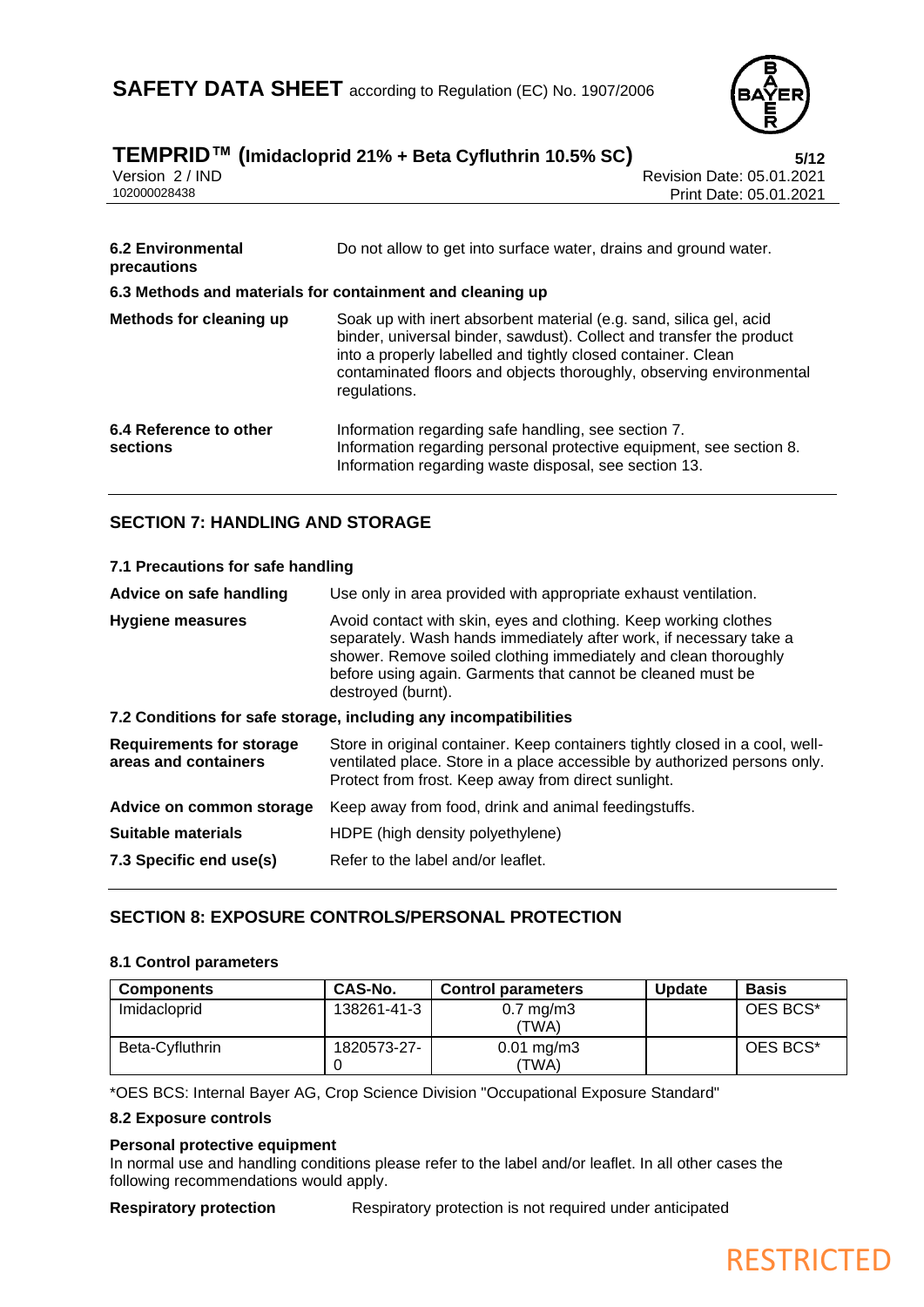

### **TEMPRID™ (Imidacloprid 21% + Beta Cyfluthrin 10.5% SC) 6/12** Version 2 / IND Revision Date: 05.01.2021 102000028438 Print Date: 05.01.2021

|                          | circumstances of exposure.<br>instructions regarding wearing and maintenance.                                                                                                                                                                                                                                                                                                                                                                                                                                                          | Respiratory protection should only be used to control residual risk of<br>short duration activities, when all reasonably practicable steps have<br>been taken to reduce exposure at source e.g. containment and/or<br>local extract ventilation. Always follow respirator manufacturer's                                                                                                                                                                                                                                                                                                       |
|--------------------------|----------------------------------------------------------------------------------------------------------------------------------------------------------------------------------------------------------------------------------------------------------------------------------------------------------------------------------------------------------------------------------------------------------------------------------------------------------------------------------------------------------------------------------------|------------------------------------------------------------------------------------------------------------------------------------------------------------------------------------------------------------------------------------------------------------------------------------------------------------------------------------------------------------------------------------------------------------------------------------------------------------------------------------------------------------------------------------------------------------------------------------------------|
| <b>Hand protection</b>   | contact time.<br>drinking, smoking or using the toilet.<br>Material<br>Rate of permeability<br>Glove thickness<br>Protective index<br><b>Directive</b>                                                                                                                                                                                                                                                                                                                                                                                 | Please observe the instructions regarding permeability and<br>breakthrough time which are provided by the supplier of the gloves.<br>Also take into consideration the specific local conditions under which<br>the product is used, such as the danger of cuts, abrasion, and the<br>Wash gloves when contaminated. Dispose of when contaminated<br>inside, when perforated or when contamination on the outside cannot<br>be removed. Wash hands frequently and always before eating,<br>Nitrile rubber<br>$>480$ min<br>$> 0.4$ mm<br>Class 6<br>Protective gloves complying with EN<br>374. |
| Eye protection           | Wear goggles (conforming to EN166, Field of Use $=$ 5 or equivalent).                                                                                                                                                                                                                                                                                                                                                                                                                                                                  |                                                                                                                                                                                                                                                                                                                                                                                                                                                                                                                                                                                                |
| Skin and body protection | Wear standard coveralls and Category 3 Type 6 suit.<br>If there is a risk of significant exposure, consider a higher protective<br>type suit.<br>Wear two layers of clothing wherever possible. Polyester/cotton or<br>cotton overalls should be worn under chemical protection suit and<br>should be professionally laundered frequently.<br>If chemical protection suit is splashed, sprayed or significantly<br>contaminated, decontaminate as far as possible, then carefully<br>remove and dispose of as advised by manufacturer. |                                                                                                                                                                                                                                                                                                                                                                                                                                                                                                                                                                                                |

### **SECTION 9: PHYSICAL AND CHEMICAL PROPERTIES**

### **9.1 Information on basic physical and chemical properties**

| <b>Form</b>                      | suspension                |
|----------------------------------|---------------------------|
| Colour                           | white to beige            |
| Odour                            | characteristic            |
| <b>Odour Threshold</b>           | No data available         |
| рH                               | 6.0 - 8.0 (100 %) (23 °C) |
| <b>Melting point/range</b>       | No data available         |
| <b>Boiling Point</b>             |                           |
|                                  | No data available         |
| <b>Flash point</b>               | $>93.3$ °C                |
| <b>Flammability</b>              | No data available         |
| <b>Auto-ignition temperature</b> | No data available         |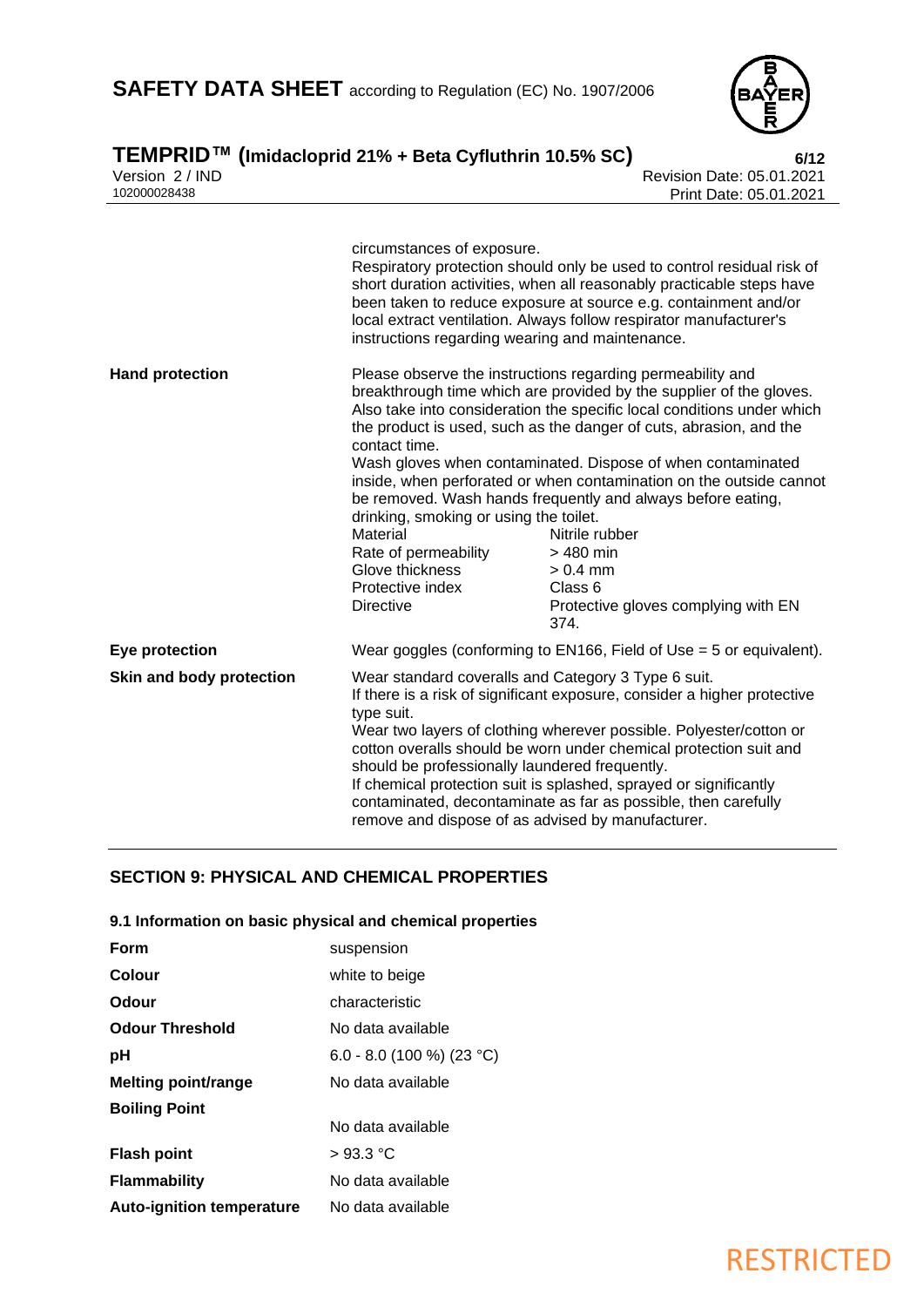

# **TEMPRID™ (Imidacloprid 21% + Beta Cyfluthrin 10.5% SC) 7/12**

Version 2 / IND Revision Date: 05.01.2021 Print Date: 05.01.2021

| <b>Minimum ignition energy</b>                           | Not applicable                                               |
|----------------------------------------------------------|--------------------------------------------------------------|
| Self-accelarating<br>decomposition temperature<br>(SADT) | No data available                                            |
| <b>Upper explosion limit</b>                             | No data available                                            |
| <b>Lower explosion limit</b>                             | No data available                                            |
| Vapour pressure                                          | No data available                                            |
| <b>Evaporation rate</b>                                  | No data available                                            |
| <b>Relative vapour density</b>                           | No data available                                            |
| <b>Density</b>                                           | 1.16 g/cm <sup>3</sup> (20 °C)                               |
| <b>Water solubility</b>                                  | dispersible                                                  |
| <b>Partition coefficient: n-</b><br>octanol/water        | No data available                                            |
| <b>Partition coefficient: n-</b><br>octanol/water        | Imidacloprid: log Pow: 0.57                                  |
|                                                          | Beta-Cyfluthrin: log Pow: 6.18 (22 °C)                       |
| <b>Viscosity, kinematic</b>                              | No data available                                            |
| <b>Oxidizing properties</b>                              | No data available                                            |
| <b>Explosivity</b>                                       | Not applicable                                               |
| 9.2 Other information                                    | Further safety related physical-chemical data are not known. |

### **SECTION 10: STABILITY AND REACTIVITY**

| <b>10.1 Reactivity</b>                     |                                                                                         |
|--------------------------------------------|-----------------------------------------------------------------------------------------|
| <b>Thermal decomposition</b>               | Stable under normal conditions.                                                         |
| <b>10.2 Chemical stability</b>             | Stable under recommended storage conditions.                                            |
| 10.3 Possibility of<br>hazardous reactions | No hazardous reactions when stored and handled according to<br>prescribed instructions. |
| 10.4 Conditions to avoid                   | Extremes of temperature and direct sunlight.                                            |
| 10.5 Incompatible materials                | Store only in the original container.                                                   |
| 10.6 Hazardous<br>decomposition products   | No decomposition products expected under normal conditions of use.                      |

### **SECTION 11: TOXICOLOGICAL INFORMATION**

| 11.1 Information on toxicological effects |                            |
|-------------------------------------------|----------------------------|
| <b>Acute oral toxicity</b>                | LD50 (Rat) $> 1,044$ mg/kg |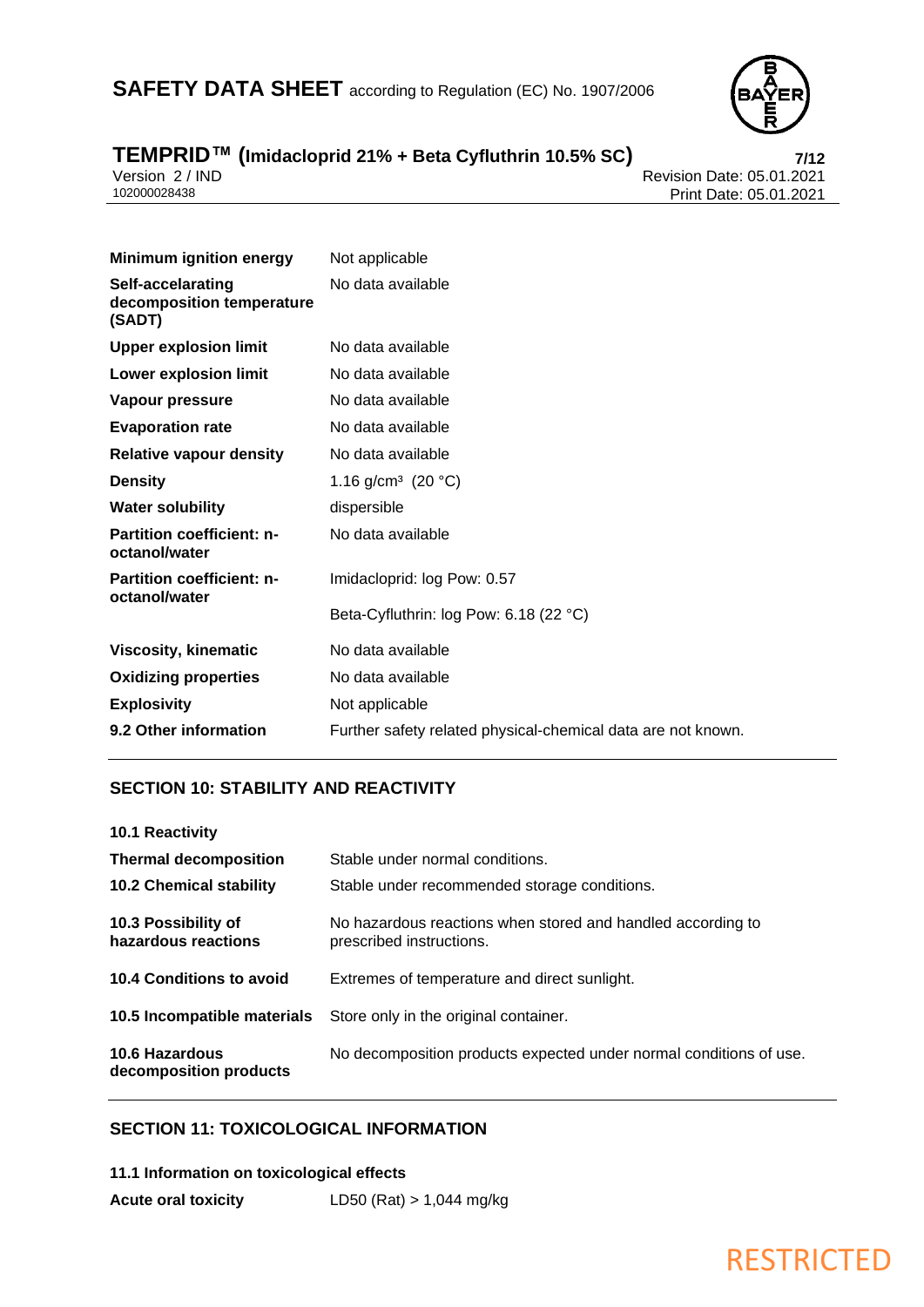

## **TEMPRID™ (Imidacloprid 21% + Beta Cyfluthrin 10.5% SC) 8/12**

Version 2 / IND<br>102000028438<br>Print Date: 05.01.2021 Print Date: 05.01.2021

| <b>Acute inhalation toxicity</b>            | $LC50$ (Rat) > 2.03 mg/l<br>Exposure time: 4 h<br>Determined in the form of liquid aerosol.<br>highest concentration tested<br>No deaths |
|---------------------------------------------|------------------------------------------------------------------------------------------------------------------------------------------|
|                                             | $LC50$ (Rat) > 8.12 mg/l<br>Exposure time: 1 h<br>Determined in the form of liquid aerosol.<br>Extrapolated from the 4 hr LC50.          |
| <b>Acute dermal toxicity</b>                | LD50 (Rat) $> 2,000$ mg/kg                                                                                                               |
| <b>Skin corrosion/irritation</b>            | slight irritation (Rabbit)                                                                                                               |
| Serious eye damage/eye<br>irritation        | Mild eye irritation. (Rabbit)                                                                                                            |
| <b>Respiratory or skin</b><br>sensitisation | Skin: Non-sensitizing. (Guinea pig)<br>OECD Test Guideline 406, Buehler test                                                             |

### **Assessment STOT Specific target organ toxicity – single exposure**

Imidacloprid: Based on available data, the classification criteria are not met. Beta-Cyfluthrin: Based on available data, the classification criteria are not met.

### **Assessment STOT Specific target organ toxicity – repeated exposure**

Imidacloprid did not cause specific target organ toxicity in experimental animal studies. The toxic effects of Beta-Cyfluthrin are related to transient neurobehavioral effects typical for pyrethroid neurotoxicity.

### **Assessment mutagenicity**

Imidacloprid was not mutagenic or genotoxic based on the overall weight of evidence in a battery of in vitro and in vivo tests.

Beta-Cyfluthrin was not mutagenic or genotoxic in a battery of in vitro and in vivo tests.

### **Assessment carcinogenicity**

Imidacloprid was not carcinogenic in lifetime feeding studies in rats and mice. Beta-Cyfluthrin was not carcinogenic in lifetime feeding studies in rats and mice.

### **Assessment toxicity to reproduction**

Imidacloprid caused reproduction toxicity in a two-generation study in rats only at dose levels also toxic to the parent animals. The reproduction toxicity seen with Imidacloprid is related to parental toxicity. Beta-Cyfluthrin caused reproduction toxicity in a two-generation study in rats only at dose levels also toxic to the parent animals. The reproduction toxicity seen with Beta-Cyfluthrin is related to parental toxicity.

### **Assessment developmental toxicity**

Imidacloprid caused developmental toxicity only at dose levels toxic to the dams. The developmental effects seen with Imidacloprid are related to maternal toxicity.

Beta-Cyfluthrin caused developmental toxicity only at dose levels toxic to the dams. The developmental effects seen with Beta-Cyfluthrin are related to maternal toxicity.

### **Aspiration hazard**

Based on available data, the classification criteria are not met.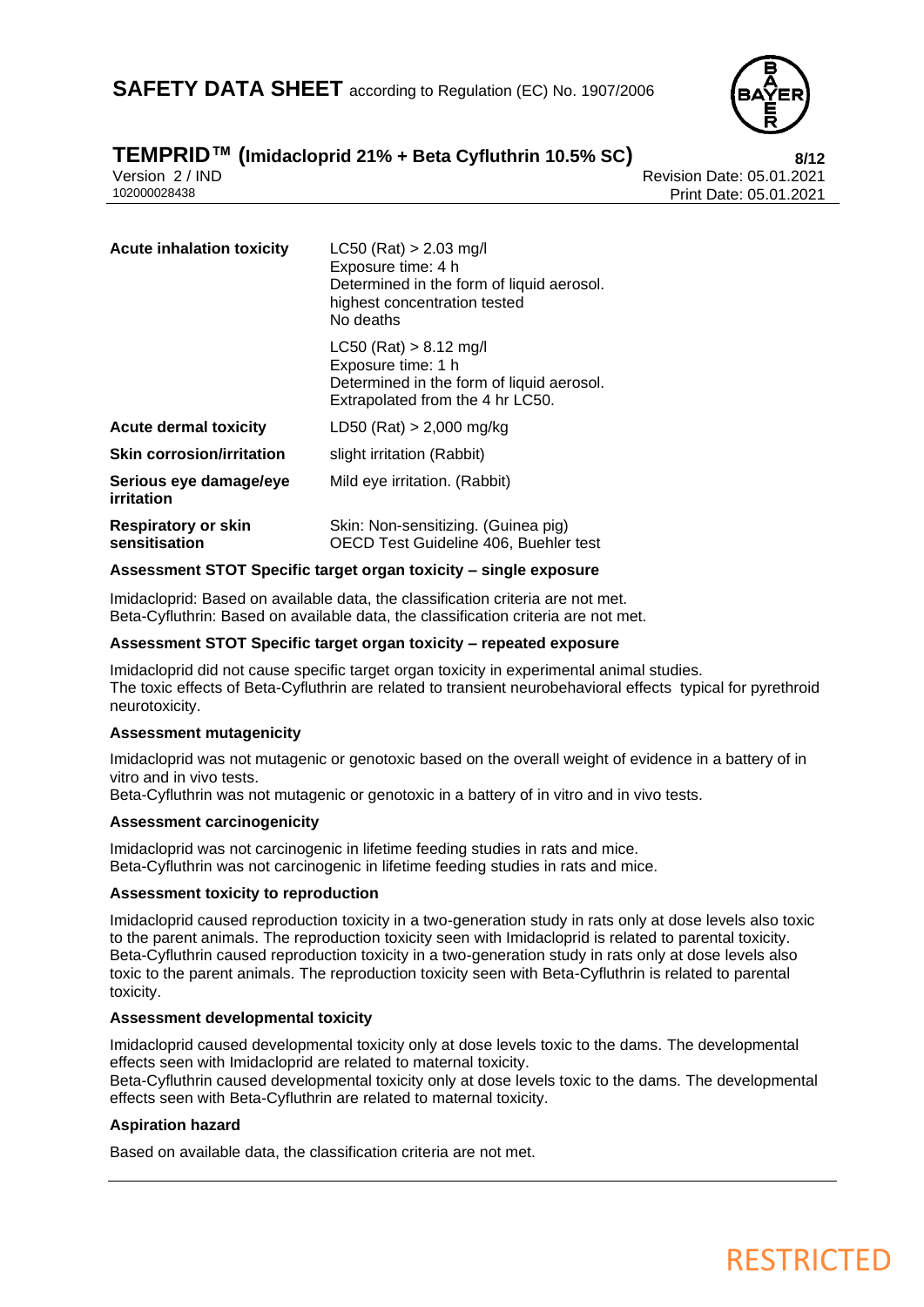

### **TEMPRID™ (Imidacloprid 21% + Beta Cyfluthrin 10.5% SC) 9/12**

Version 2 / IND Revision Date: 05.01.2021 102000028438 Print Date: 05.01.2021

### **SECTION 12: ECOLOGICAL INFORMATION**

| <b>12.1 Toxicity</b>                        |                                                                                                                                                                                                                                                                                                                                                                                                       |
|---------------------------------------------|-------------------------------------------------------------------------------------------------------------------------------------------------------------------------------------------------------------------------------------------------------------------------------------------------------------------------------------------------------------------------------------------------------|
| <b>Toxicity to fish</b>                     | LC50 (Oncorhynchus mykiss (rainbow trout)) 211 mg/l<br>Exposure time: 96 h<br>The value mentioned relates to the active ingredient imidacloprid.                                                                                                                                                                                                                                                      |
|                                             | LC50 (Oncorhynchus mykiss (rainbow trout)) 0.000068 mg/l<br>Exposure time: 96 h<br>The value mentioned relates to the active ingredient beta-cyfluthrin.                                                                                                                                                                                                                                              |
| <b>Toxicity to aquatic</b><br>invertebrates | EC50 (Daphnia magna (Water flea)) 85 mg/l<br>Exposure time: 48 h<br>The value mentioned relates to the active ingredient imidacloprid.<br>EC50 (Daphnia magna (Water flea)) 0.00029 mg/l<br>Exposure time: 48 h<br>The value mentioned relates to the active ingredient beta-cyfluthrin.                                                                                                              |
| <b>Toxicity to aquatic plants</b>           | EC50 (Desmodesmus subspicatus (green algae)) > 10 mg/l<br>Growth rate; Exposure time: 72 h<br>The value mentioned relates to the active ingredient imidacloprid.                                                                                                                                                                                                                                      |
|                                             | EC50 (Desmodesmus subspicatus (green algae)) > 0.01 mg/l<br>Growth rate; Exposure time: 72 h<br>The value mentioned relates to the active ingredient beta-cyfluthrin.<br>No acute toxicity was observed at its limit of water solubility.                                                                                                                                                             |
| 12.2 Persistence and degradability          |                                                                                                                                                                                                                                                                                                                                                                                                       |
| <b>Biodegradability</b>                     | Imidacloprid:<br>Not rapidly biodegradable<br>Beta-Cyfluthrin:<br>Not rapidly biodegradable                                                                                                                                                                                                                                                                                                           |
| Koc                                         | Imidacloprid: Koc: 225<br>Beta-Cyfluthrin: Koc: 508 - 3179                                                                                                                                                                                                                                                                                                                                            |
| 12.3 Bioaccumulative potential              |                                                                                                                                                                                                                                                                                                                                                                                                       |
| <b>Bioaccumulation</b>                      | Imidacloprid:<br>Does not bioaccumulate.<br>Beta-Cyfluthrin: Bioconcentration factor (BCF) 506<br>Does not bioaccumulate.                                                                                                                                                                                                                                                                             |
| 12.4 Mobility in soil                       |                                                                                                                                                                                                                                                                                                                                                                                                       |
| <b>Mobility in soil</b>                     | Imidacloprid: Moderately mobile in soils<br>Beta-Cyfluthrin: Immobile in soil                                                                                                                                                                                                                                                                                                                         |
| 12.5 Results of PBT and vPvB assessment     |                                                                                                                                                                                                                                                                                                                                                                                                       |
| <b>PBT and vPvB assessment</b>              | Imidacloprid: This substance is not considered to be persistent,<br>bioaccumulative and toxic (PBT). This substance is not considered to be<br>very persistent and very bioaccumulative (vPvB).<br>Beta-Cyfluthrin: This substance is not considered to be persistent,<br>bioaccumulative and toxic (PBT). This substance is not considered to be<br>very persistent and very bioaccumulative (vPvB). |
| 12.6 Other adverse effects                  |                                                                                                                                                                                                                                                                                                                                                                                                       |
| <b>Additional ecological</b>                | No other effects to be mentioned.                                                                                                                                                                                                                                                                                                                                                                     |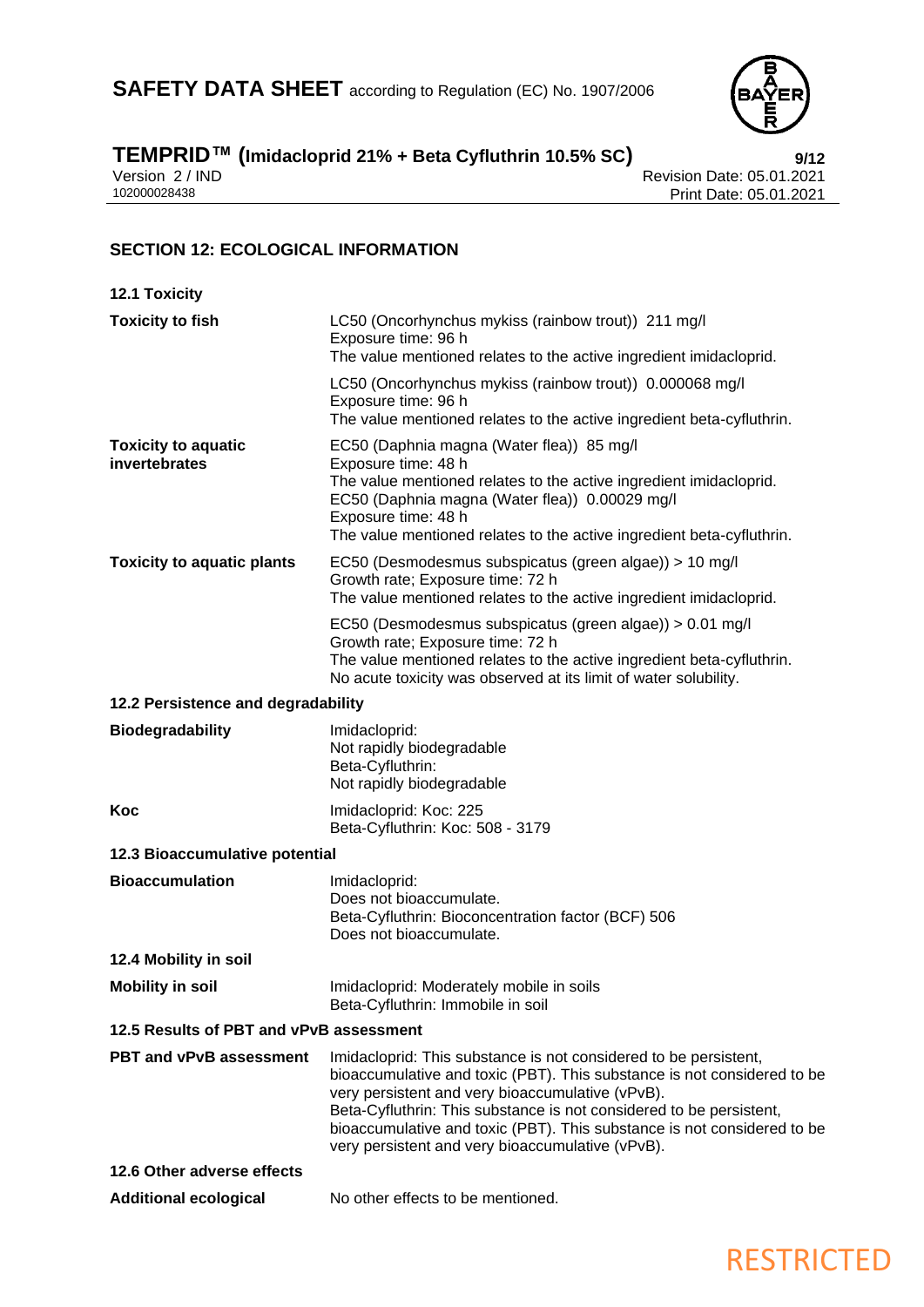

# **TEMPRID™ (Imidacloprid 21% + Beta Cyfluthrin 10.5% SC) 10/12**

Version 2 / IND Revision Date: 05.01.2021<br>102000028438 Print Date: 05.01.2021 Print Date: 05.01.2021

### **information**

**IMDG**

### **SECTION 13: DISPOSAL CONSIDERATIONS**

| 13.1 Waste treatment methods                                                                               |                                                                                                                                                                                                                           |  |
|------------------------------------------------------------------------------------------------------------|---------------------------------------------------------------------------------------------------------------------------------------------------------------------------------------------------------------------------|--|
| Product                                                                                                    | In accordance with current regulations and, if necessary, after<br>consultation with the site operator and/or with the responsible authority,<br>the product may be taken to a waste disposal site or incineration plant. |  |
| <b>Contaminated packaging</b>                                                                              | Not completely emptied packagings should be disposed of as<br>hazardous waste.                                                                                                                                            |  |
| Legal basis                                                                                                |                                                                                                                                                                                                                           |  |
| Waste key in accordance with Schedule I of the Hazardous Waste Rules, 2008 as amended (India<br>- EP Act): |                                                                                                                                                                                                                           |  |

29.1Process wastes/residues 29.3Date-expired and off-specification pesticides

### **SECTION 14: TRANSPORT INFORMATION**

| <b>ADR/RID/ADN</b><br>14.1 UN number<br>14.2 Proper shipping name | 3082<br>ENVIRONMENTALLY HAZARDOUS SUBSTANCE, LIQUID,<br>N.O.S.<br>(BETA-CYFLUTHRIN, IMIDACLOPRID SOLUTION) |
|-------------------------------------------------------------------|------------------------------------------------------------------------------------------------------------|
| 14.3 Transport hazard class(es)                                   | 9                                                                                                          |
| 14.4 Packaging Group                                              | Ш                                                                                                          |
| 14.5 Environm. Hazardous Mark                                     | <b>YES</b>                                                                                                 |
| Hazard no.                                                        | 90                                                                                                         |
| Hazchem Code                                                      | 3Ζ                                                                                                         |

This classification is in principle not valid for carriage by tank vessel on inland waterways. Please refer to the manufacturer for further information.

| 14.1 UN number<br>14.2 Proper shipping name                                      | 3082<br>ENVIRONMENTALLY HAZARDOUS SUBSTANCE, LIQUID,<br>N.O.S. |
|----------------------------------------------------------------------------------|----------------------------------------------------------------|
| 14.3 Transport hazard class(es)<br>14.4 Packaging Group<br>14.5 Marine pollutant | (BETA-CYFLUTHRIN, IMIDACLOPRID SOLUTION)<br>9<br>Ш<br>YES      |
| <b>IATA</b>                                                                      |                                                                |
| 14.1 UN number                                                                   | 3082                                                           |
| 14.2 Proper shipping name                                                        | ENVIRONMENTALLY HAZARDOUS SUBSTANCE, LIQUID,<br>N.O.S.         |
|                                                                                  | (BETA-CYFLUTHRIN, IMIDACLOPRID SOLUTION )                      |
| 14.3 Transport hazard class(es)                                                  | 9                                                              |
| 14.4 Packaging Group                                                             | Ш                                                              |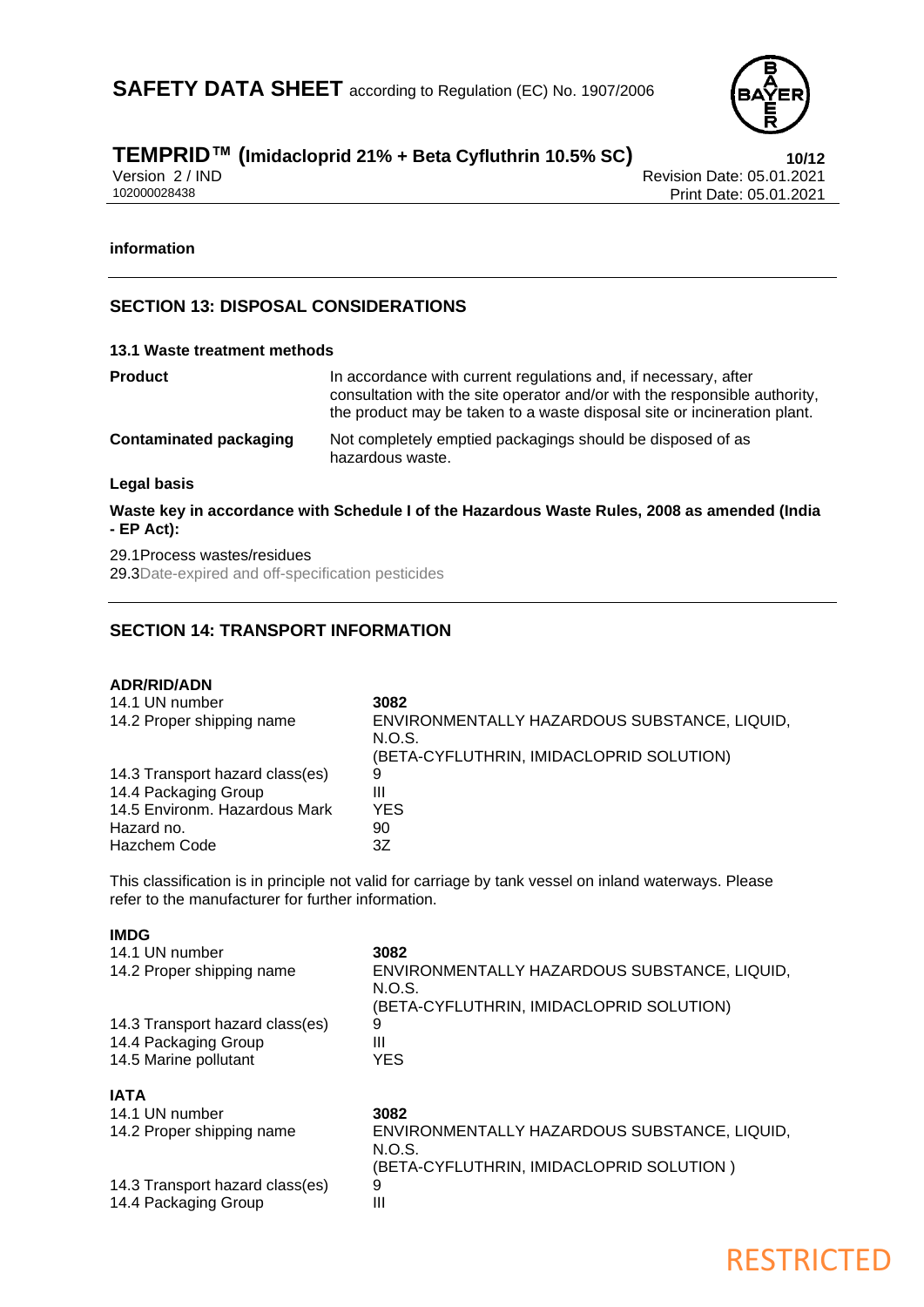

# **TEMPRID™ (Imidacloprid 21% + Beta Cyfluthrin 10.5% SC) 11/12**

Version 2 / IND<br>102000028438<br>Print Date: 05.01.2021 Print Date: 05.01.2021

14.5 Environm. Hazardous Mark YES

### **14.6 Special precautions for user**

See sections 6 to 8 of this Safety Data Sheet.

**14.7 Transport in bulk according to Annex II of MARPOL and the IBC Code** No transport in bulk according to the IBC Code.

### **SECTION 15: REGULATORY INFORMATION**

### **15.1 Safety, health and environmental regulations/legislation specific for the substance or mixture**

### **Further information**

WHO-classification: II (Moderately hazardous)

**Labeling according to Insecticide Rules 1971 as amended. (INDIA)**



Class III: Moderately toxic Colour: bright blue Danger! Keep out of the reach of children.

### **SECTION 16: OTHER INFORMATION**

### **Text of the hazard statements mentioned in Section 3**

| H300    | Fatal if swallowed.                                                                                |
|---------|----------------------------------------------------------------------------------------------------|
| H301    | Toxic if swallowed.                                                                                |
| H302    | Harmful if swallowed.                                                                              |
| H310    | Fatal in contact with skin.                                                                        |
| H314    | Causes severe skin burns and eye damage.                                                           |
| H317    | May cause an allergic skin reaction.                                                               |
| H318    | Causes serious eye damage.                                                                         |
| H319    | Causes serious eye irritation.                                                                     |
| H330    | Fatal if inhaled.                                                                                  |
| H400    | Very toxic to aquatic life.                                                                        |
| H410    | Very toxic to aquatic life with long lasting effects.                                              |
|         | Abbreviations and acronyms                                                                         |
| ADN     | European Agreement concerning the International Carriage of Dangerous Goods by<br>Inland Waterways |
| ADR.    | European Agreement concerning the International Carriage of Dangerous Goods by<br>Road             |
| ATE.    | Acute toxicity estimate                                                                            |
| CAS-Nr. | Chemical Abstracts Service number                                                                  |
| Conc.   | Concentration                                                                                      |
| EC-No.  | European community number                                                                          |

- ECx Effective concentration to x %
- EINECS European inventory of existing commercial substances